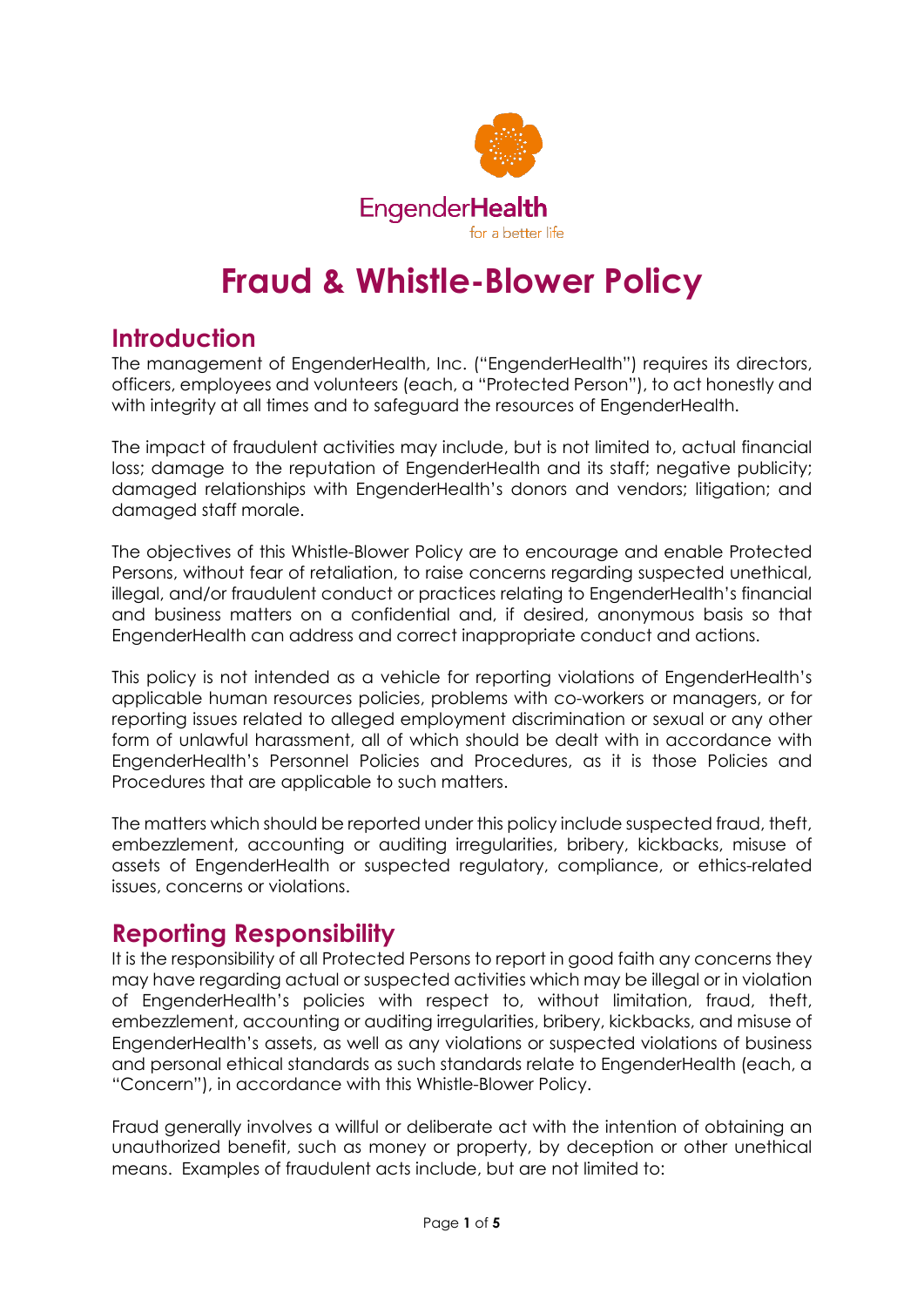- Theft or other misappropriation of assets, including assets of EngenderHealth, EngenderHealth donors, or others with whom EngenderHealth has a business relationship;
- Intentional misstatement of EngenderHealth's financial status;
- Forgery or alterations of documents (checks, timesheets, contractor agreements, purchase orders, travel expense reports, other financial documents, or electronic files);
- Improprieties in the handling or reporting of money or financial transactions;
- Authorizing or receiving payments for hours not worked;
- Disclosing confidential and proprietary information to outside parties;
- Accepting or seeking anything of material value greater than \$25.00 from vendors or contractors;
- Destruction, removal or inappropriate use of records, furniture, fixtures, and/or equipment; or
- Any similar or related inappropriate acts.

### **Reporting Procedure**

Any Concerns should be reported as soon as shall be practicable in accordance with the procedures described below:

- A Protected Person who wishes to report a Concern in person should report such Concern to his or her immediate supervisor. If the Concern involves the person's immediate supervisor, the staff member or volunteer should report the Concern to the Internal Auditor. A supervisor who receives a report of a Concern shall forward such report to the Internal Auditor.
- A supervisor, Officer, or Director who wishes to report a Concern in person should report such Concern to the Internal Auditor. If a Concern involves the Internal Auditor, such Concern should be reported to the CEO.
- EngenderHealth will make every effort possible to keep confidential the identity of any individual who reports fraud or suspected fraud (a "whistle-blower"). EngenderHealth may need to contact the individual in order to obtain additional information when required.

As an alternative to in-person, non-anonymous reporting, every Protected Person may use one of the methods below to report Concerns on an anonymous basis:

- **Hotline:** EngenderHealth has set up a confidential hotline with Navex Global to which any Protected Person in any office worldwide may make a phone call to report a Concern. The phone number is 1‑866-739-4117 from within the United States and Canada. Instructions for calling from any other country in which EngenderHealth operates are available online at [https://secure.ethicspoint.com/domain/media/en/gui/15229/index.html.](https://secure.ethicspoint.com/domain/media/en/gui/15229/index.html) All calls to the hotline are strictly confidential.
- **Website:** Alternatively, Protected Persons may use the Navex Global EthicsPoint website to report Concerns. The website for EngenderHealth is maintained on third-party servers and is not linked to, or maintained on, any servers belonging to EngenderHealth. The website allows a Protected Person to report a Concern on an anonymous basis or to disclose his/her identity when reporting a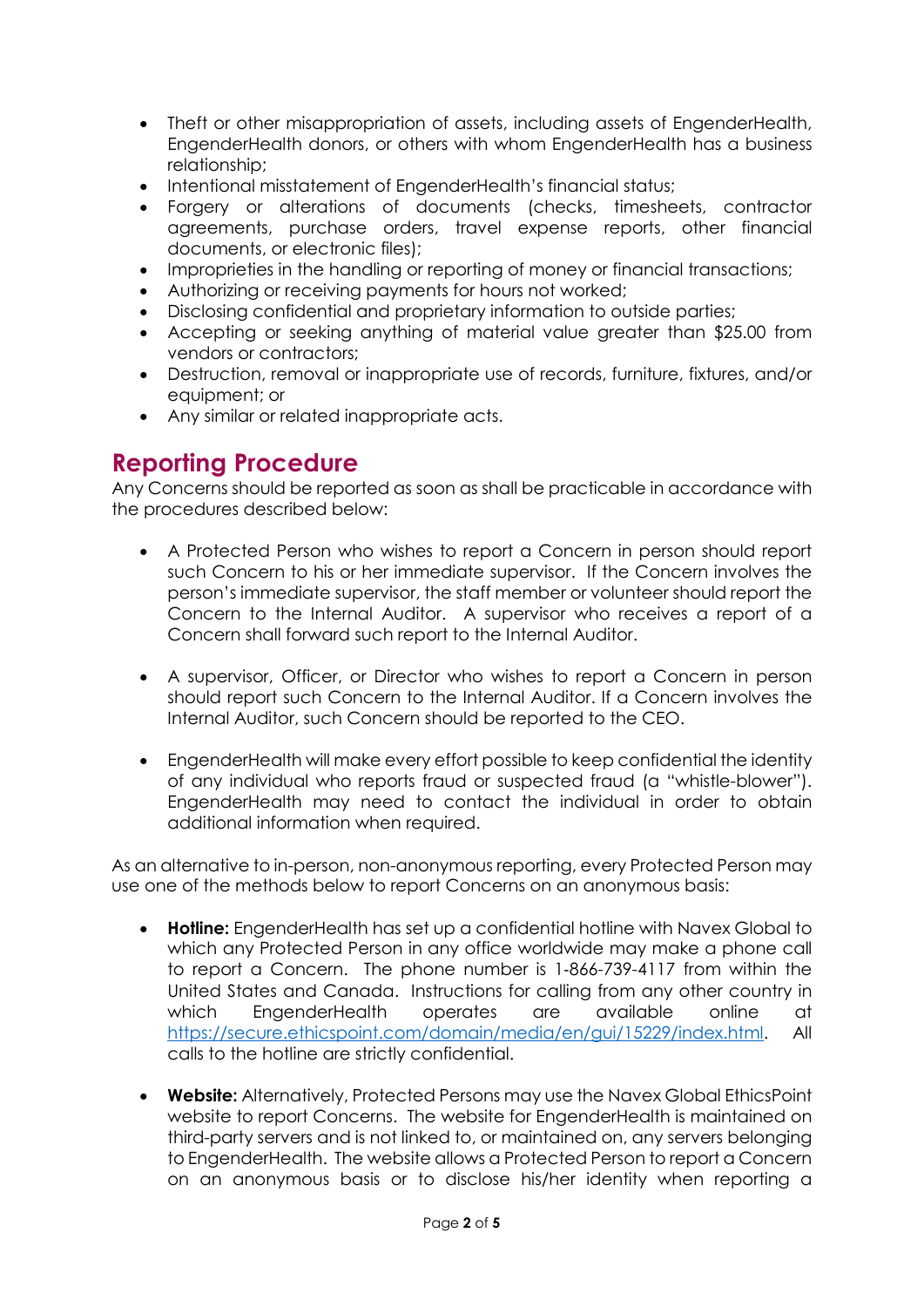Concern. The website can be accessed at [www.ethicspoint.com.](http://www.ethicspoint.com/) Protected Persons may follow the website's instructions to file reports regarding Concerns relating to EngenderHealth.

All Concerns reported by means of the hotline number and/or through the website will be logged and tracked by Navex Global.

#### **No Retaliation**

No Protected Person who in good faith reports a Concern shall suffer retaliation because of such report. Specifically, EngenderHealth will not discharge, demote, suspend, threaten, harass, or in any other manner retaliate against, discriminate or adversely treat any staff member based on the staff member's reporting or providing information related to suspected fraudulent activity. This Whistle-Blower Policy is intended to encourage and enable employees and others to raise serious concerns within EngenderHealth prior to seeking resolution outside EngenderHealth. For purposes of this Policy, a Protected Person acts in good faith when he or she, to the best of his or her knowledge, has reason to suspect that unethical, illegal, and/or fraudulent conduct or practices relating to EngenderHealth's financial matters is taking place, and reports such Concern honestly and without a deliberate intention to defraud.

EngenderHealth will undertake all measures necessary to ensure that retaliation does not occur. Whistle-blowers who believe they have been retaliated against may file a written complaint with the CEO. A proven complaint of retaliation shall result in the proper remedy for the person harmed and the initiation of disciplinary action, up to and including termination, against the retaliating person. This protection from retaliation is not intended to prohibit managers or supervisors from taking action, including disciplinary action, in the usual scope of their duties and based on valid performance-related factors.

# **Acting in Good Faith**

Any Protected Person reporting a Concern must act in good faith and have reasonable grounds for believing that the information disclosed may indicate a violation of law and/or ethical standards. Any allegations that prove to have been made maliciously or knowingly to be false will be viewed as a serious disciplinary offense. Where a Protected Person files a report knowing that it is false and with the sole aim of vilifying, destroying, or causing harm, pain or other social discomfort to the affected person, such Protected Person shall be subject to disciplinary action up to and including dismissal from EngenderHealth (if an employee) or termination of any other relationship with EngenderHealth.

# **Managers' and Supervisors' Responsibilities**

While all Protected Persons have a responsibility to report Concerns, managers and supervisors at all levels have the additional responsibility of exercising due diligence to prevent fraud by staff members. The due diligence responsibilities of supervisors and managers include, but are not limited to:

• Understanding EngenderHealth's policies and procedures, including attendance of mandatory training on fraud prevention, detection and reporting;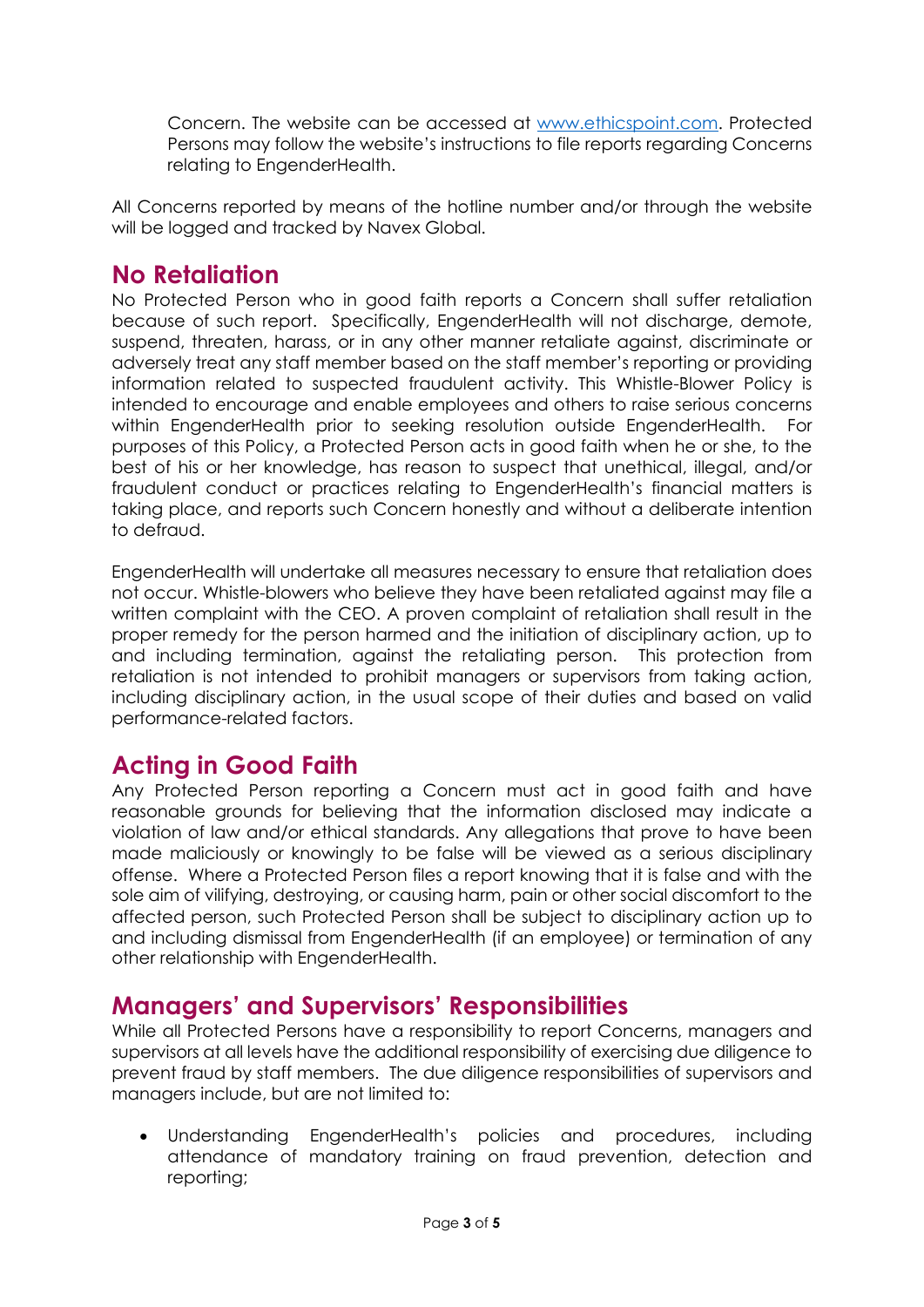- Adhering scrupulously to EngenderHealth's policies and procedures, including those designed to ensure good stewardship of organizational resources;
- Securing regular, confidential feedback from peers and subordinates of those for whom the manager has supervisory responsibility;
- Modeling integrity and respect for the organization's resources, policies and procedures.

Fulfilling these managerial responsibilities is the best protection against intentional fraud or unintentional lapses that can harm the organization.

Due to the potentially sensitive nature of Concerns, appropriate professional followup is critical. Managers should not, under any circumstances, perform any investigative or other follow-up steps on their own. All relevant matters must be referred immediately to the Internal Auditor. The investigation procedure is more fully addressed below.

# **Investigation Responsibilities and Procedures**

#### *Procedure for investigation*

When any Concern is reported to the Internal Auditor, whether directly or indirectly, the Internal Auditor will review such Concern and will consult with the CEO to determine the appropriate course of action. This may involve direct investigation of the Concern by the Internal Auditor individually or with a selected team, or it may involve assigning to other members of the EngenderHealth management team, such as the COO or Director of Finance, the task of investigating the Concern and reporting back to the Internal Auditor and CEO. If a Concern relates to the Internal Auditor and, for this reason, is reported to the CEO, the CEO will review such Concern and will select and supervise a team to investigate such Concern.

The investigation team selected will have:

- Free and unrestricted access to all records of EngenderHealth as relevant to the investigation;
- The authority to examine, copy and/or remove all or any portion of the content of files, desks, cabinets, and other storage facilities (whether in electronic or other form) without prior knowledge or consent of any individual who might use or have custody of any such items or facilities when it is within the scope of investigative or related follow-up procedures; and
- Authority to obtain the advice of an attorney at any time throughout the course of an investigation.

In addition, the Internal Auditor (or, if the Internal Auditor is the subject of a reported Concern, the CEO) or other member of the management who may be assigned responsibility to respond to a Concern may request the assistance of an independent auditor in any investigation, including the evaluation of internal control, with the agreement of the CEO.

All investigations of alleged wrongdoing will be conducted in accordance with applicable laws and agency procedures. Any investigative activity required will be conducted without regard to the suspected wrongdoer's length of service, position/title, or relationship to EngenderHealth. Anyone found to have engaged in